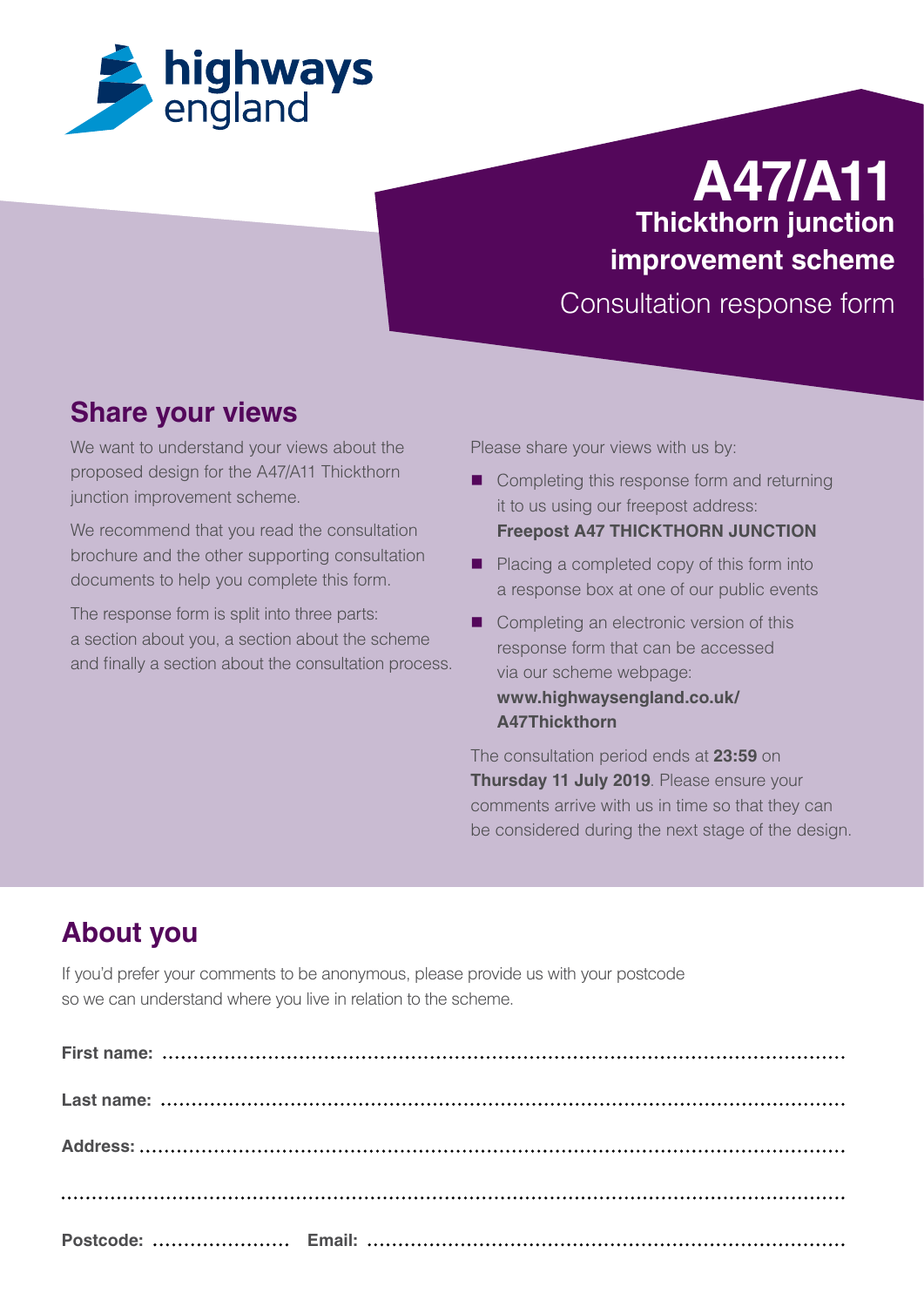#### **1. Are you responding on behalf of an organisation?**

| <b>Yes</b> |  | No |  |
|------------|--|----|--|
|------------|--|----|--|

If 'Yes' please provide the name of your organisation and your role within it:

| <b>Local resident</b>                                           |  |
|-----------------------------------------------------------------|--|
| <b>Local business owner</b>                                     |  |
| I'm employed locally (within two miles of the scheme)           |  |
| I travel through the junction regularly in a private vehicle    |  |
| I travel through the junction regularly in a commercial vehicle |  |
| <b>Other</b> (please specify below)                             |  |

**Organisation name:** 

**Role:** 

#### **2. Which of the following best describes you?** (Please tick all that apply)

#### **3. Have you received correspondence informing you that you are an affected landowner?**



**4. How often do you use this junction?** (Please tick one option)

| Five or more days a week |  |
|--------------------------|--|
| Two to four days a week  |  |
| <b>Weekly</b>            |  |
| <b>Monthly</b>           |  |
| <b>Less often</b>        |  |
| <b>Never</b>             |  |

**5. What times of day do you typically travel through this junction?** (Please tick all that apply)

| <b>Weekday peak period</b> (7am to 9am and 4pm to 6pm) |  |
|--------------------------------------------------------|--|
| <b>Weekday day time</b> (9am to 4pm)                   |  |
| <b>Evenings / early morning (6pm to 7am)</b>           |  |
| Weekends                                               |  |
| <b>Not applicable</b>                                  |  |

### **The scheme**

As outlined on page 6 of the consultation brochure, the existing footbridge over the A47 will be removed to allow construction of the proposed link roads. A new footbridge will be constructed and will improve accessibility from Cantley Lane South to Cantley Lane for pedestrians, cyclists and horse riders.

#### **6. Please provide any comments/suggestions you have regarding the proposed footbridge:**

The proposed noise mitigation solutions at Cantley Lane South are outlined on page 9 of the consultation brochure and could include earth banking, timber fencing and/or landscape design.

#### **7.a What type of noise mitigation solutions would you prefer to see at Cantley Lane South?**

(Please select one option)

| <b>Earth banking</b>            |  |
|---------------------------------|--|
| <b>Timber fencing</b>           |  |
| <b>Landscape design</b>         |  |
| <b>Combination of the above</b> |  |

### **7.b Please provide your reason and any further comments you may have regarding the proposed noise mitigation solution(s):**

The proposed mitigation solution(s) to reduce the impact on protected species (barn owls, kingfishers, bats, otters and water voles) and their habitats are outlined on page 9 of the consultation brochure.

#### **8.a To what extent do you agree or disagree with these proposed mitigation measures?**

(Please select one option)

| <b>Strongly agree</b>    |  |
|--------------------------|--|
| Agree                    |  |
| <b>Neutral</b>           |  |
| <b>Disagree</b>          |  |
| <b>Strongly disagree</b> |  |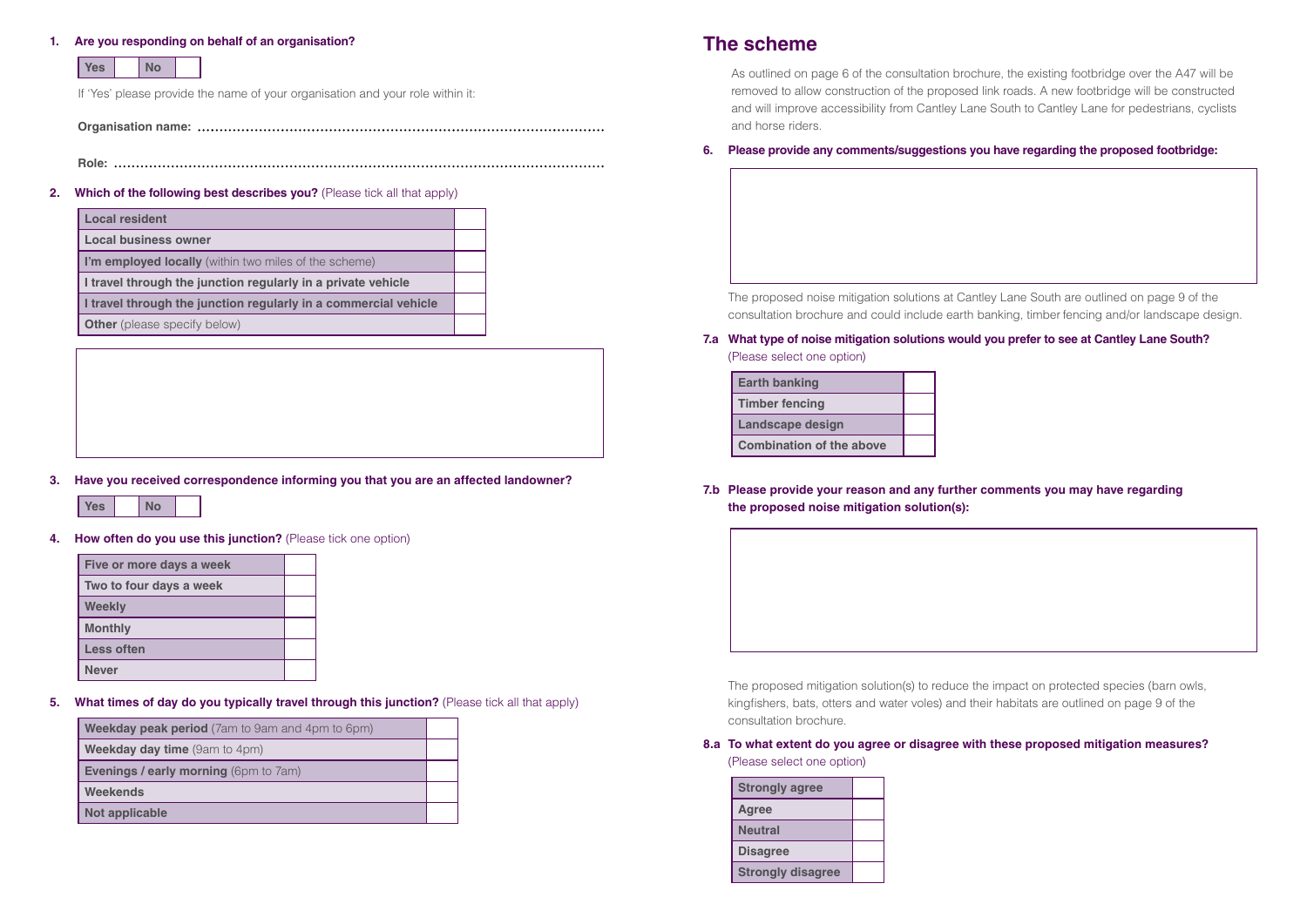#### **8.b Please provide your reason and any further comments you may have regarding the proposed mitigation solution(s):**

The construction duration and impacts on page 10 of the consultation brochure are based on current construction practice. We are exploring opportunities to minimise the construction duration and the impacts on road users, whilst maintaining the highest levels of safety during construction and would like to gauge public opinion to inform our design approach.

#### **9. During construction of the three underpasses, would you prefer:**

(Please select one option)

#### **Option A:**

Temporary traffic management (roadworks) of 18 to 24 months on the A47 and A11 with a series of diversions as construction progresses.

#### **Option B:**

#### **10. To what extent do you agree or disagree with the proposed environmental mitigation that is outlined in the Preliminary Environmental Information Report?** (Please select one option)

Partial closure of the A47/A11 carriageways (in one direction at a time) for example, A47 eastbound closure whilst the A47 westbound remains open and similar for the A11, to allow construction in a shorter timeframe than option A.

#### **Option C:**

We would like your feedback on the consultation to enable us to improve the way we carry them out in the future.

#### **13. How did you hear about this consultation?** (Please tick all that apply)

Full closures of both carriageways of the A47 and A11 (not simultaneously) to allow construction in a shorter timeframe than option B.

A *Preliminary Environmental Information Report* has been produced as part of the consultation: a *Non-Technical Summary* version is also available. These documents outline the potential impact of the scheme and our proposed mitigation solutions. Both of these documents can be viewed on the scheme webpage, at public exhibitions and at public information points.

| <b>Strongly agree</b>    |  |
|--------------------------|--|
| <b>Agree</b>             |  |
| <b>Neutral</b>           |  |
| <b>Disagree</b>          |  |
| <b>Strongly disagree</b> |  |

**11. Please provide your reason and any further comments you may have regarding the Preliminary Environmental Information Report:**

**12. Please provide any other comments you may have in relation to this scheme:** 

### **The consultation**

| <b>Letter/postcard from Highways England</b> |  |
|----------------------------------------------|--|
| <b>Poster</b>                                |  |
| <b>Newspaper advert</b>                      |  |
| Local radio/local media coverage             |  |
| <b>Public notice</b>                         |  |
| Social media                                 |  |
| <b>Highways England website</b>              |  |
| Word of mouth                                |  |
| <b>Other (please specify below)</b>          |  |

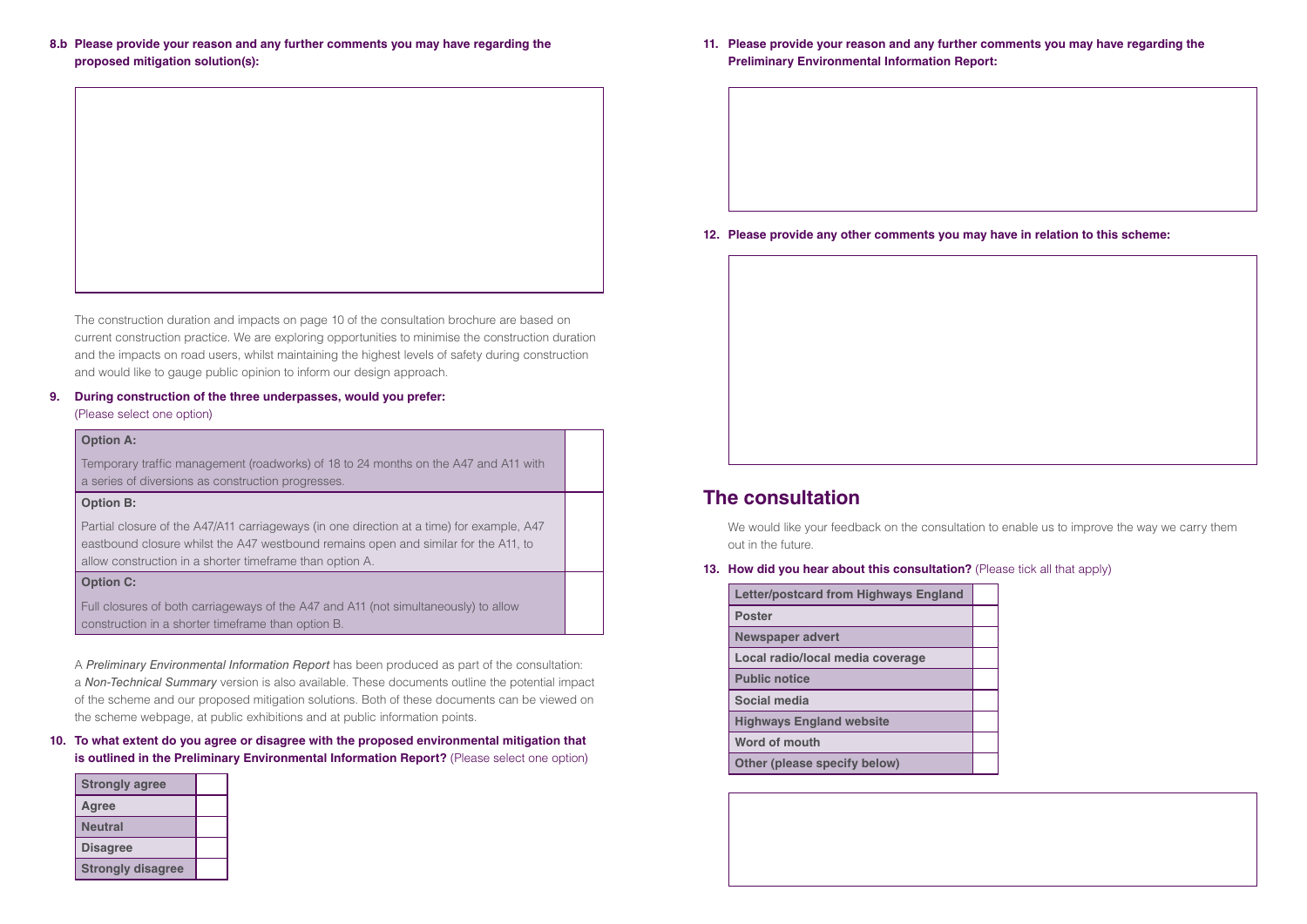### **Data protection and you**

collect personal data to help shape development of highways schemes.

Personal data collected for the A47/A11 Thickthorn junction scheme will be processed and retained by Highways England and its appointed contractors until the scheme is complete.

Under the GDPR regulations you have the right to request the following information from us:

On 25 May 2018, the General Data Protection Regulations (GDPR) came into force. This legislation requires Highways England to explain to consultees, stakeholders and customers how their personal data will be used and stored. Highways England adheres to the Government's Consultation Principles, the Planning Act 2008 and the Highways Act 1980 as required, and may If, at any point, Highways England plans to process the personal data we hold for a purpose other than that for which it was originally collected, we will provide you with information about what that other purpose is. This will be done prior to any further processing taking place. The extra information will include any relevant further information as referred to above, including the right to object to that further processing.

> If you'd like more information about how we manage data, or a copy of our privacy notice, please contact **DataProtectionAdvice@ highwaysengland.co.uk**

- 1. Right of access to the data (Subject Access Request)
- 2. Right for the rectification of errors
- 3. Right to erasure of personal data this is not an absolute right under the legislation
- 4. Right to restrict processing or to object to processing
- 5. Right to data portability

You have the right to lodge a complaint with the supervisory authority, the Information Commissioners Office.

#### **14. Did you attend a consultation exhibition?**

If 'Yes' please tick where, below:

| <b>Hethersett Village Hall</b>        |  |
|---------------------------------------|--|
| <b>Ketteringham Village Hall</b>      |  |
| <b>The Willow Centre, Cringleford</b> |  |
| <b>Number 47, Central Norwich</b>     |  |

**15. Please provide us with any comments you may have on the consultation process or how we can further engage with you in the future?**